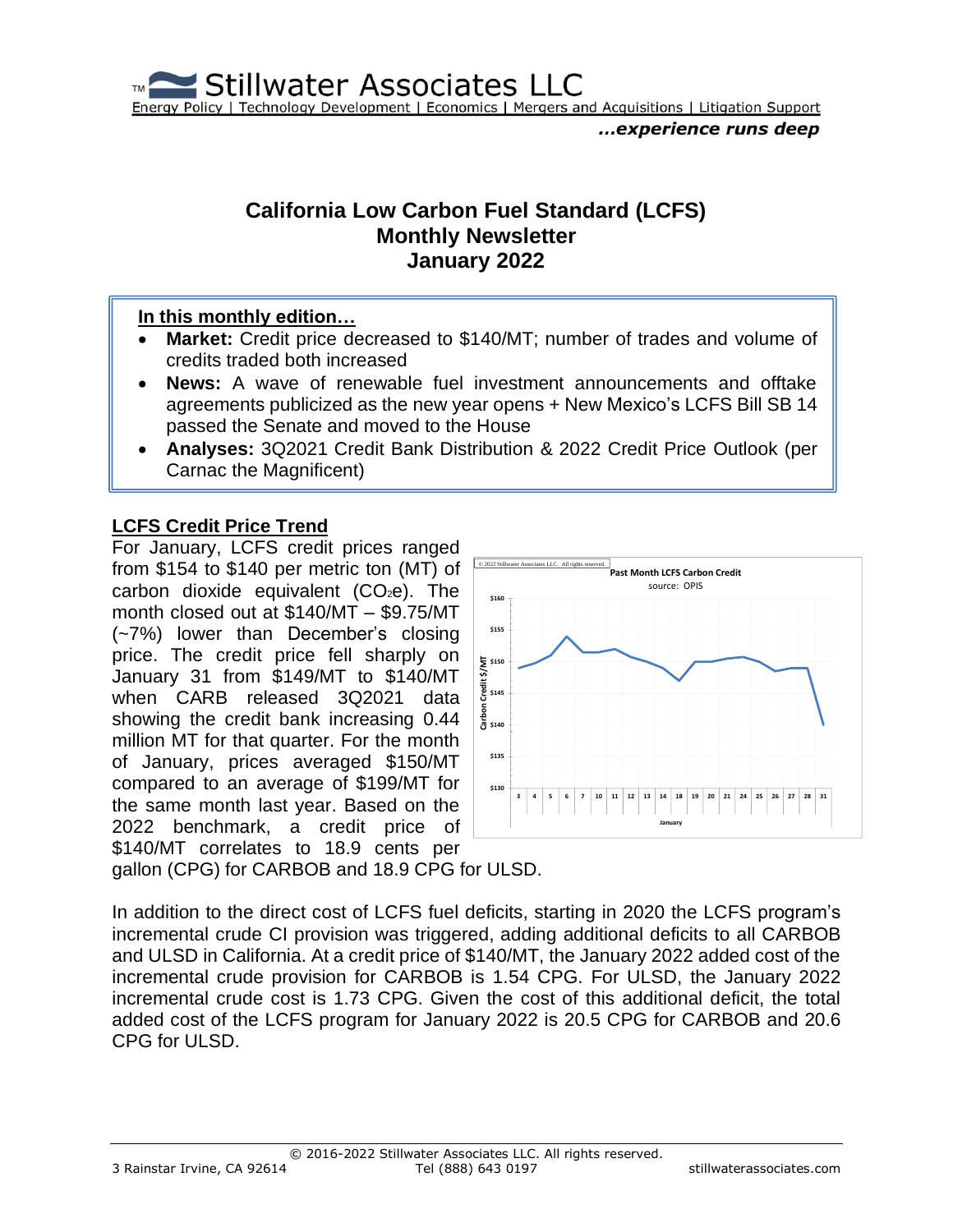California LCFS Newsletter – Monthly Analysis January 2022

### **Long-Term LCFS Credit Price Trends**

During 2022, LCFS credit prices have averaged \$150/MT, reaching a high of \$154/MT on January 6<sup>th</sup> and a low of \$140/MT on January 31st. For 2021, the year-average price was \$178/MT. With the 2019 amendments to the LCFS program, a maximum credit price (or price cap) was established at \$217.97 effective July 1, 2020, matching the 2020 CCM maximum price. On June 1, 2021, the price cap increased to \$221.67/MT and will remain at that level until June 1, 2022. Credit price trends for the past three years are displayed in Figure 1 below. Beginning with 2020, the LCFS cost for CARBOB and ULSD displayed includes the cost of the incremental crude provision.

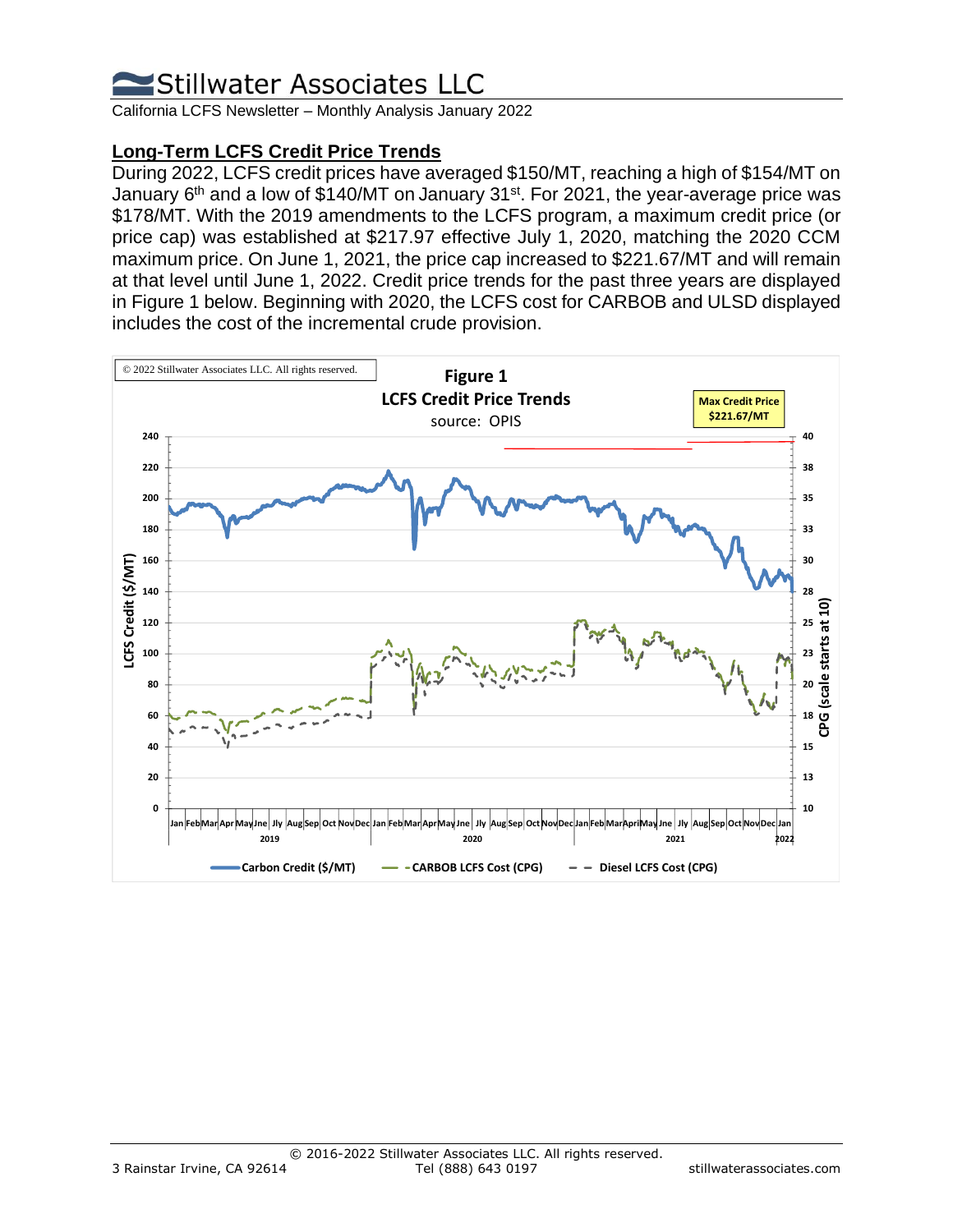California LCFS Newsletter – Monthly Analysis January 2022

#### **LCFS Credit Trading**

Table 1 displays the number, volume, and average price of credits as reported in the California Air Resources Board (CARB) [Monthly LCFS Credit Transfer Activity Reports.](https://ww2.arb.ca.gov/resources/documents/monthly-lcfs-credit-transfer-activity-reports)

| <b>Time Period</b> | <b>Total</b><br><b>Transfers</b><br>(number) | Total<br><b>Volume</b><br>(credits-<br>MTs) | Avg. Price<br>Per ARB<br>Report | (\$ per Credit) Price Range<br>(\$ per Credit) | Ave<br><b>Transaction</b><br>Size - MT | <b>Transactions</b><br>per Week |
|--------------------|----------------------------------------------|---------------------------------------------|---------------------------------|------------------------------------------------|----------------------------------------|---------------------------------|
| <b>CY 2012</b>     | 24                                           | 164,000                                     | \$17                            |                                                | 6,833                                  | 0.5                             |
| <b>CY 2013</b>     | 202                                          | 887,000                                     | \$55                            |                                                | 4,391                                  | 3.9                             |
| <b>CY 2014</b>     | 304                                          | 1,667,000                                   | \$31                            |                                                | 5,484                                  | 5.8                             |
| CY 2015            | 578                                          | 2,852,000                                   | \$62                            |                                                | 4,934                                  | 11.1                            |
| <b>CY 2016</b>     | 929                                          | 5,343,000                                   | \$101                           |                                                | 5,751                                  | 17.8                            |
| <b>CY 2017</b>     | 1226                                         | 8,875,000                                   | \$89                            |                                                | 7,239                                  | 23.5                            |
| <b>CY 2018</b>     | 1725                                         | 13,334,000                                  | \$160                           |                                                | 7,730                                  | 33.1                            |
| CY 2019            | 1656                                         | 14,146,000                                  | \$192                           |                                                | 8,542                                  | 31.8                            |
| <b>CY 2020</b>     | 2461                                         | 21,728,000                                  | \$199                           |                                                | 8,829                                  | 47.1                            |
| Q1 2021            | 729                                          | 6,685,000                                   | \$198                           |                                                | 9,170                                  | 56.7                            |
| Q2 2021            | 616                                          | 6,119,000                                   | \$191                           |                                                | 9,933                                  | 47.4                            |
| Q3 2021            | 488                                          | 4,352,000                                   | \$185                           |                                                | 8,918                                  | 37.1                            |
| <b>Oct-21</b>      | 434                                          | 3,782,000                                   | \$182                           | $$148 - $215$                                  | 8,714                                  | 98.0                            |
| <b>Nov-21</b>      | 128                                          | 1,125,000                                   | \$174                           | $$141 - $200$                                  | 8,789                                  | 29.9                            |
| <b>Dec-21</b>      | 269                                          | 3,217,000                                   | \$172                           | $$141 - $208$                                  | 11,959                                 | 60.7                            |
| <b>Jan-22</b>      | 358                                          | 3,389,000                                   | \$167                           | $$140 - $209$                                  | 9,466                                  | 80.8                            |
| <b>TOTALS</b>      | 12,127                                       | 97,665,000                                  | \$110                           |                                                | 8,054                                  | 23.0                            |

#### **Table 1 LCFS Credit Trading Reported by CARB**

| <b>Number of RPs</b> | <b>Selling</b> | Buvina | oth |
|----------------------|----------------|--------|-----|
|                      |                |        |     |

The number of reported transactions increased by ~33%, from 269 in December 2021 to 358 in January 2022. The volume of credits also increased by ~5%, from 3,217,000 MT in December 2021 to 3,389,000 MT reported in January 2022. CARB's reports may include some related party transactions.

The January volume-weighted average price reported by CARB was \$167/MT, which is ~11% higher than the \$149/MT average calculated by daily spot price reports. At a price of \$167/MT, the credits traded in the month of January amount to nearly \$566 million changing hands.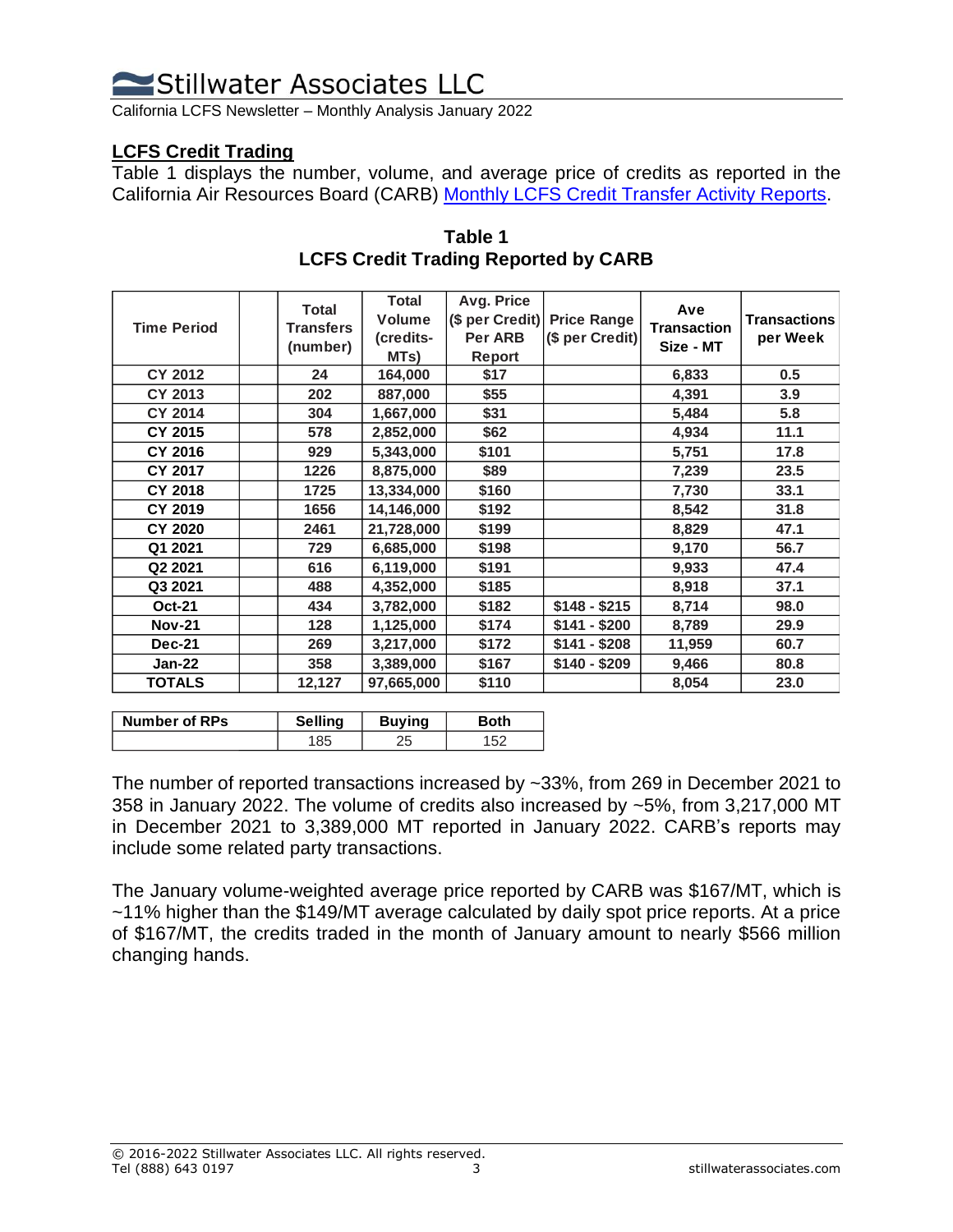California LCFS Newsletter – Monthly Analysis January 2022

### **LCFS Credit Trading Price and Volume**

Figure 2 below graphically illustrates the monthly average transaction values and the volume of credits traded, as reported by CARB, and shows the LCFS credit price reported daily by OPIS. For ease of comparison, the January volumes for each of the past three years are highlighted in red.

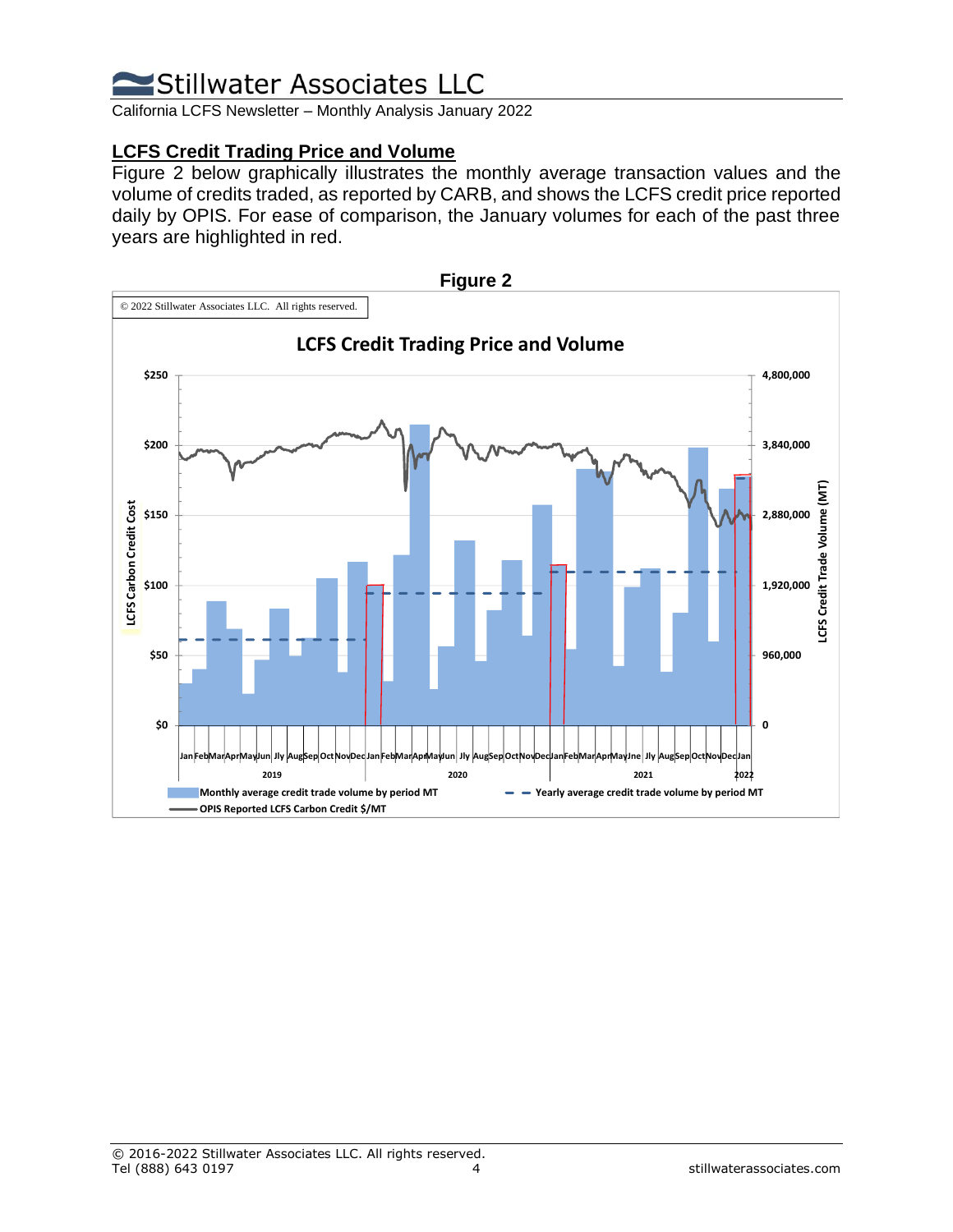California LCFS Newsletter – Monthly Analysis January 2022

### **Highlight 1: Third Quarter 2021 Credit Bank Distribution**

By [Kendra Seymour](https://stillwaterassociates.com/staff/kendra-seymour/) & [Leigh Noda](https://stillwaterassociates.com/staff/leigh-noda/)

CARB reports twice yearly (with the issuance of their reports for the first and third quarters for each compliance year) on the distribution of credit holdings. The latest information from the third quarter of 2021 is shown in Figure 3 below. This histogram indicates that credit holdings were highly concentrated with just one entity holding 16.5-17.0 percent of outstanding credits, another sole entity holding 12.0-12.5 percent of the bank, and 95% of participating entities holding less than 1% of outstanding credits. (CARB also reported that 17 entities had deficit positions as of this date, a decrease from the 23 entities holding deficit positions at the end of 1Q2021 but up slightly compared to the 15 entities holding deficit positions at the end of 3Q2020).





**LCFS Credit Market** 

This frequency plot indicates the number of entities that hold a given percent stake in the overall LCFS credit bank as of the last compliance period. The horizontal axis indicates the percentage of the total bank of credits, while the vertical axis shows the number of entities holding a given credit position. As of Q3 2021, 95% of participating entities hold less than 1% of credits each.

\*This represents the percent of the total available credits (that could be used in the future to demonstrate compliance) that is held by a regulated party. Each position is calculated by looking at the total number of credits currently banked across all parties and dividing each party's current credit bank by the total credit bank.

*Source: CARB [\(https://ww3.arb.ca.gov/fuels/lcfs/dashboard/dashboard.htm\)](https://ww3.arb.ca.gov/fuels/lcfs/dashboard/dashboard.htm)*

At 8.36 million MT of banked credits at the end of 3Q2021 and a price of \$150/MT, the credit bank would have been valued at about \$1.25 billion. Each of the 457 entities that holding positive credit positions has a portion of this significant sum.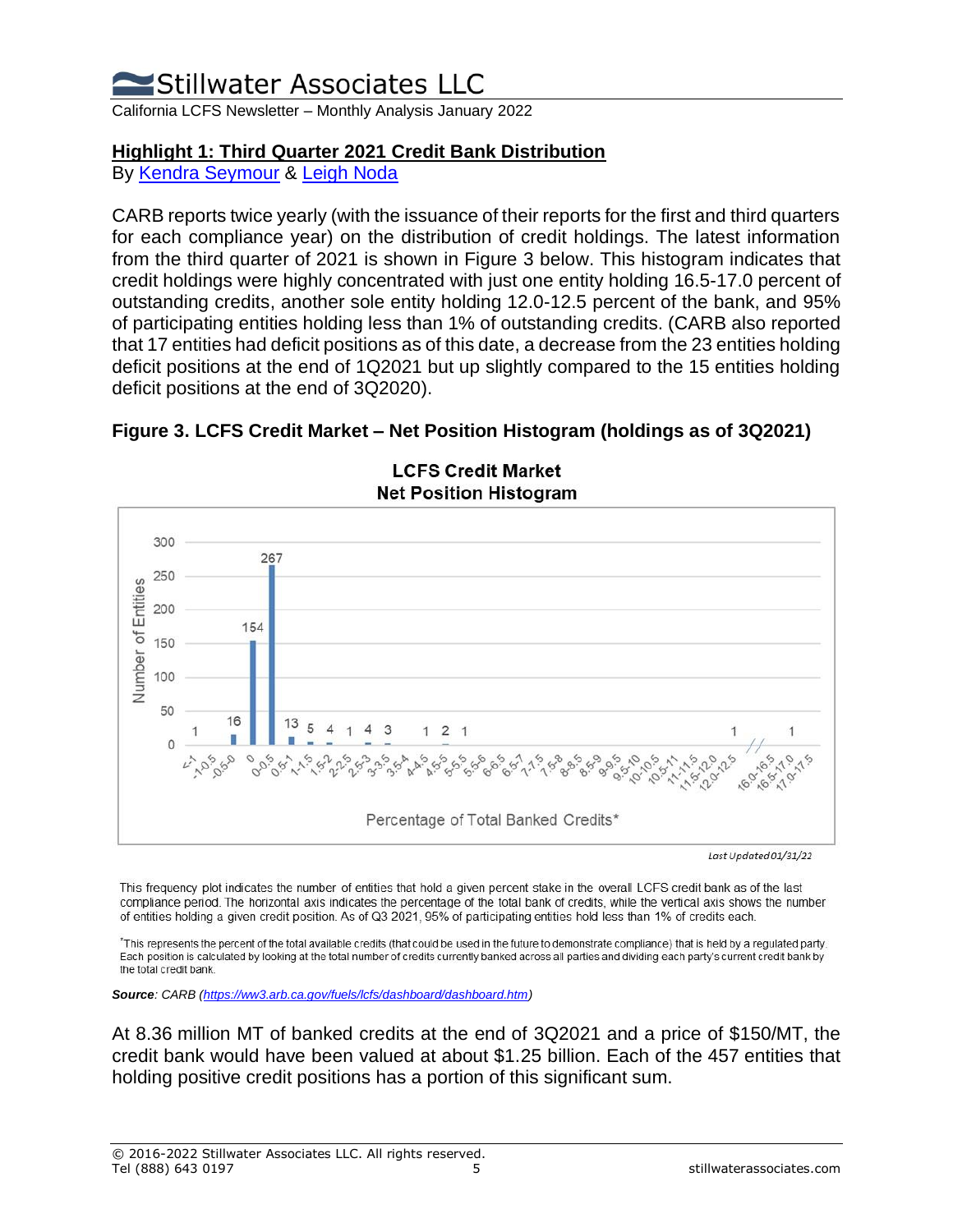

California LCFS Newsletter – Monthly Analysis January 2022

In Figure 4 below, we interpolate the histogram and combine with other information to develop a picture of the credit holdings distribution each published quarter, illustrating the distribution of the credit bank for the third quarters of 2019, 2020, and 2021. A flatter and lower curve illustrates a bank that is more distributed. One that is curved upward and to the left represents a more concentrated credit bank. LCFS deficit generation is concentrated in perhaps a dozen entities with the top five entities generating 75% of the deficits under the LCFS. Correspondingly, we would expect to see a similar concentration in credit bank holdings as these entities accumulate credits to cover their obligations and remain in compliance with the program over time.



**Figure 4. Distribution of the LCFS Credit Bank - Third Quarter 2021 and Prior Years**

The 3Q2021 credit distribution curve shows a rather dramatic flattening of the curve as there is a sharp falloff of holdings by the top five credit bank positions. Compared to 1Q2021, the cumulative percent of the credit bank held by the top five entities in 3Q2021 fell from 66% of the credit bank to 42%. The 42% in the third quarter of 2021 is also over 20% less than the cumulative top holdings in the third quarter of 2020, 61% for the top six, and 66% in the third quarter of 2019. Note that the majority of the change occurred in the top two position holders' percentages.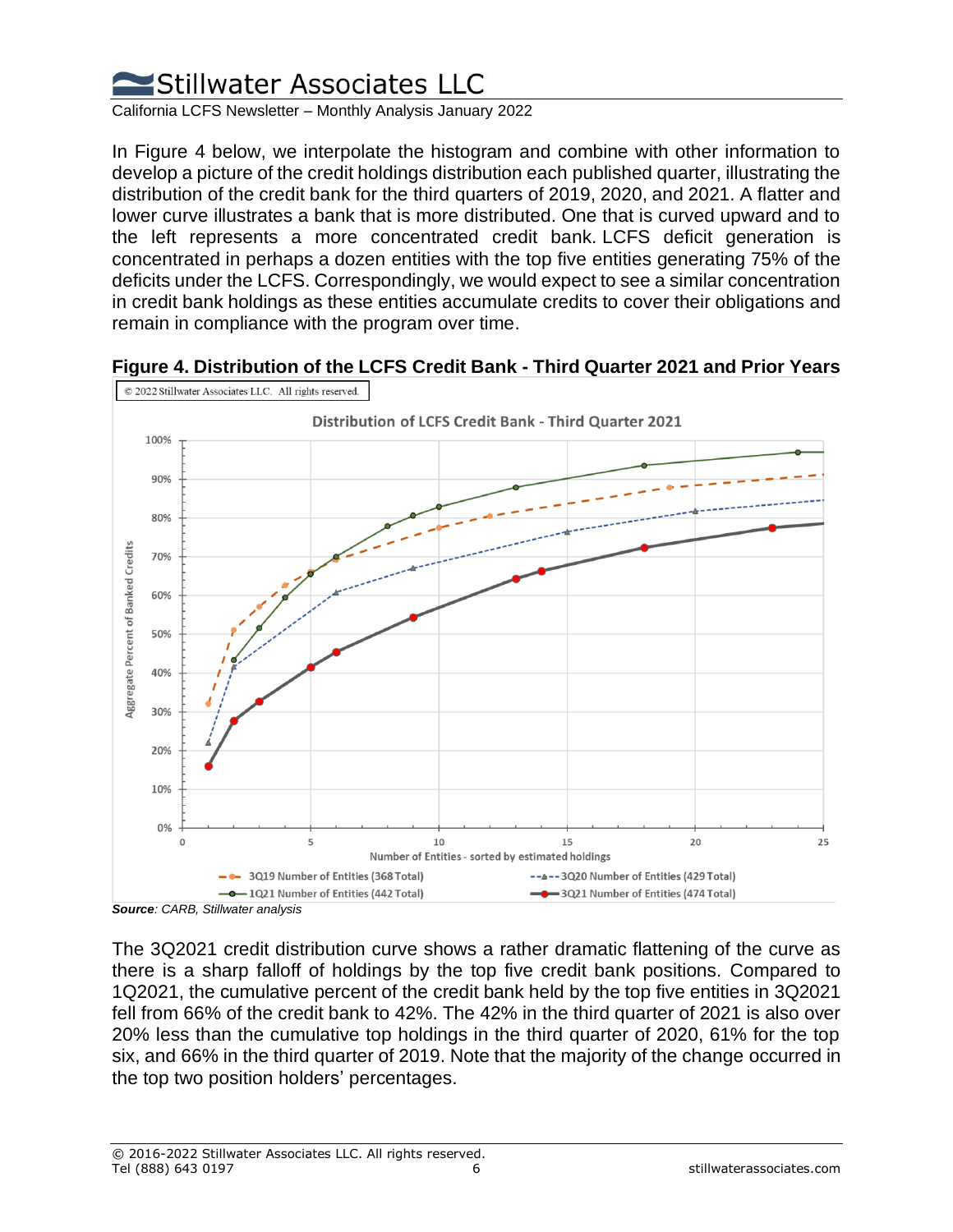

California LCFS Newsletter – Monthly Analysis January 2022

A probable reason behind this flattening is that Marathon, Phillips 66, and Chevron began generating LCFS credits through renewable diesel (RD) projects, decreasing their need to hold historically high levels of banked LCFS credits. In addition to these RD projects, some deficit generators also began producing credits through other pathways such as renewable natural gas from dairy and swine digesters.

#### **Highlight 2: 2022 Credit Prices? – Our Third "Carnac" Moment**

*In our [November 2020](https://stillwaterpublications.com/newsletters/november-2020-direct-air-capture-the-lcfs-carbon-caveat-our-2020-lcfs-predictions-a-retrospective/) Monthly Newsletter, we published "Our 2020 LCFS Scenario – A Carnac Moment" in which we offered a forward view of LCFS credit and deficit performance in the first half of the 2020 pandemic year. In our [February 2021 Monthly](https://stillwaterpublications.com/newsletters/february-2021-stillwaters-2020-lcfs-scenario-our-second-carnac-moment/)  [Newsletter,](https://stillwaterpublications.com/newsletters/february-2021-stillwaters-2020-lcfs-scenario-our-second-carnac-moment/) we published "Our 2020 LCFS Scenario – A Second Carnac Moment" which offered a review of our initial credit and deficit performance projection nine months after publication. This month, we are providing our third "Carnac" moment – this time, looking at LCFS credit prices. In preparing each of our Carnac articles, we follow this Stillwater proverb:*

#### *When you make a forecast, you must realize that it is wrong. You just don't know in what direction.*

With that background … on with the show!

On the screen, sidekick Ed McMahon hands the mystic character Carnac the Magnificent (played by Tonight Show host and personality Johnny Carson) an envelope that had been hermetically sealed in a mayonnaise jar with a question that Carnac is to answer.  $1,2,3$ Carnac holds the envelope to his forehead and says the following: "\$145.92, \$143.92, \$148.08, and \$151.81." The audience is silent and puzzled as they cannot fathom what these numbers mean as McMahon repeats the answers. With the appropriate comic drama and flair, Carnac tears open the envelope, pulls out the enclosed paper, and reads the question to which he had already divined the answer: "The 2022 quarter-ending LCFS credit prices from a survey of Stillwater Associates!!" And the audience roars in laughter. (Just kidding.)

Armed with just the recent and long-term price history, an understanding of the LCFS program, their knowledge and experience with fuels and regulation-based markets, and familiarity with the market and commercial behaviors of market participants, a set of our

<sup>1</sup> "Carnac the Magnificent was a recurring comedic role played by Johnny Carson on The Tonight Show Starring Johnny Carson. One of Carson's most well-known characters, Carnac was a "mystic from the East" who could psychically "divine" unknown answers to unseen questions. The character was introduced in 1964. As Carnac, Carson wore a large, feathered turban and a cape." [https://en.wikipedia.org/wiki/Carnac\\_the\\_Magnificent](https://en.wikipedia.org/wiki/Carnac_the_Magnificent)

<sup>&</sup>lt;sup>2</sup> "The Tonight Show Starring Johnny Carson is an American late-night talk show hosted by Johnny Carson on NBC, the third iteration of the Tonight Show franchise. The show debuted on October 1, 1962 and aired its final episode on May 22, 1992."

[https://en.wikipedia.org/wiki/The\\_Tonight\\_Show\\_Starring\\_Johnny\\_Carson](https://en.wikipedia.org/wiki/The_Tonight_Show_Starring_Johnny_Carson) <sup>3</sup> [https://en.wikipedia.org/wiki/Johnny\\_Carson](https://en.wikipedia.org/wiki/Johnny_Carson)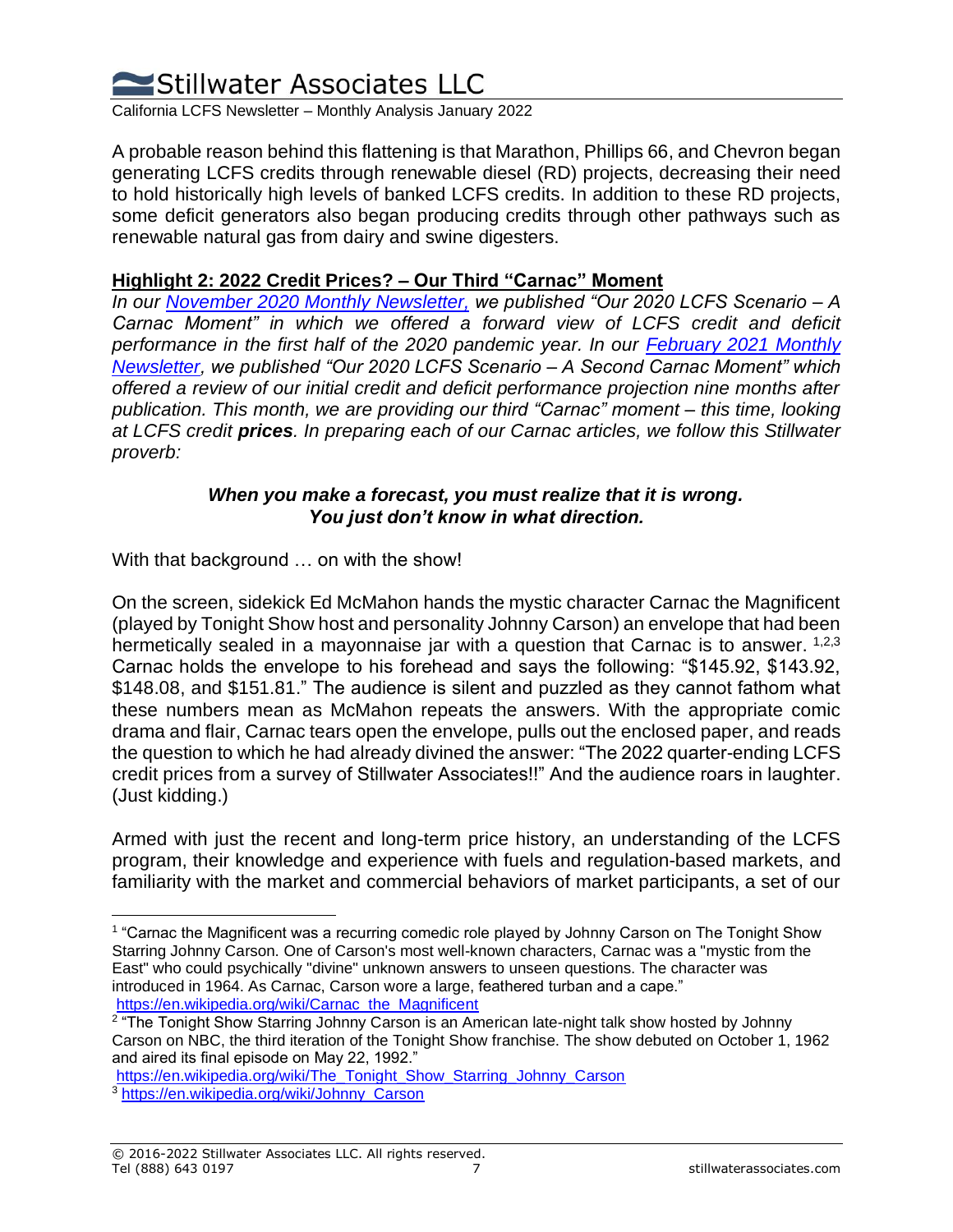

California LCFS Newsletter – Monthly Analysis January 2022

Associates were asked to derive their own forecasts of what the LCFS credit price would be at the end of each quarter of 2022. The answers that Carnac gave above are the averages of the answers provided for each quarter by the eighteen Associates participating in the survey.

Without a deep quantitative analysis that projects supply and demand of credit and deficit generation by quarter for 2022, a survey like this represents the "gut" feel of our team that is weighted toward the current market. With the potential for significant new credits from more RD and RNG, and deficits from the more stringent benchmarks and the incremental crude CI, a deep quantitative analysis may give better insight. Or maybe not. These things are hard to predict! In any event, 2022 should be an interesting year for the LCFS program and its credit market.

Back to our Carnac results: At face value, the average shows a pretty flat curve from the \$149.75/MT 2021 year-end through 2022. That indicates that we, as a group, feel that current market conditions and supply/demand of LCFS credits will be sustained through 2022. However, not everyone surveyed feels the same. In our survey, some Associates predicted prices as high as \$195/MT, and others foresaw prices dropping as low as \$114/MT. This divergence illustrates that our thinking is not monolithic. Even though our sample size is far smaller than the 30 that is nominally considered the minimum for statistical significance, we do not hesitate to apply statistical analysis to our survey despite what a statistical purist might demand. In Figure 5 below, the average or mean of our survey results is plotted along with a 68% and 95% confidence band. The 68% band is plus or minus one standard deviation from the mean. One standard deviation is generally thought to represent a 68% probability that an outcome would fall within that band. The 95% band is plus or minus two standard deviations from the mean. Two standard deviations are generally thought to represent a 95% probability that the outcome would fall within the band.

In Figure 5, the probability bands are fairly broad and grow broader with each quarter, representing the diversity of views from our Associates even though the averages are flat.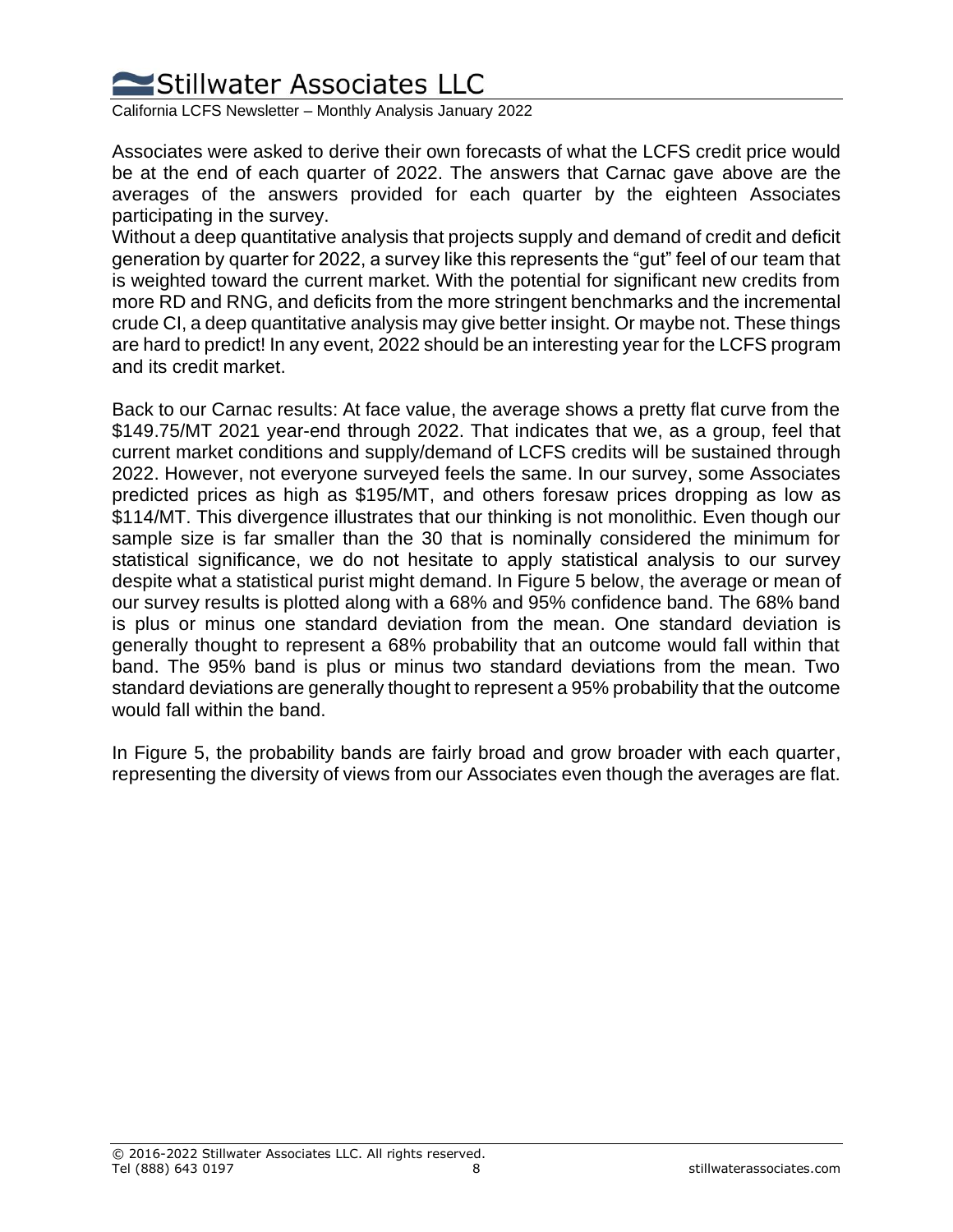California LCFS Newsletter – Monthly Analysis January 2022



#### **Figure 5. Stillwater Associates 2022 Carnac Survey Results**

So, Stillwater's inner Carnac has spoken. We will review how LCFS credit prices progress from time to time in 2022 against this Carnac curve.

**Note: We use Carnac to discuss our views of what is difficult to project. For a more rigorous analysis of LCFS credit and deficit trends plus a 10-year credit price outlook, [contact us](https://stillwaterpublications.com/contact/) to learn more about our [Quantitative LCFS Credit Price](https://stillwaterassociates.com/what-does-the-recent-growth-in-the-lcfs-credit-bank-mean-for-credit-prices-in-the-longer-term/)  [Outlook.](https://stillwaterassociates.com/what-does-the-recent-growth-in-the-lcfs-credit-bank-mean-for-credit-prices-in-the-longer-term/)** 

*Stillwater sees things others miss. We have been tracking developments in California's LCFS and Oregon's CFP and the corresponding credit and fuels markets since the programs' inceptions. Our Associates leverage decades of experience in the transportation fuels industry to provide the insights offered in this newsletter. We are also available to provide more in-depth and personalized analysis and outlooks for our consulting clients. If you find yourself wanting a deeper dive on the subjects we've covered in this newsletter, [contact](https://www.stillwaterpublications.com/contact/) us to learn how we can help.*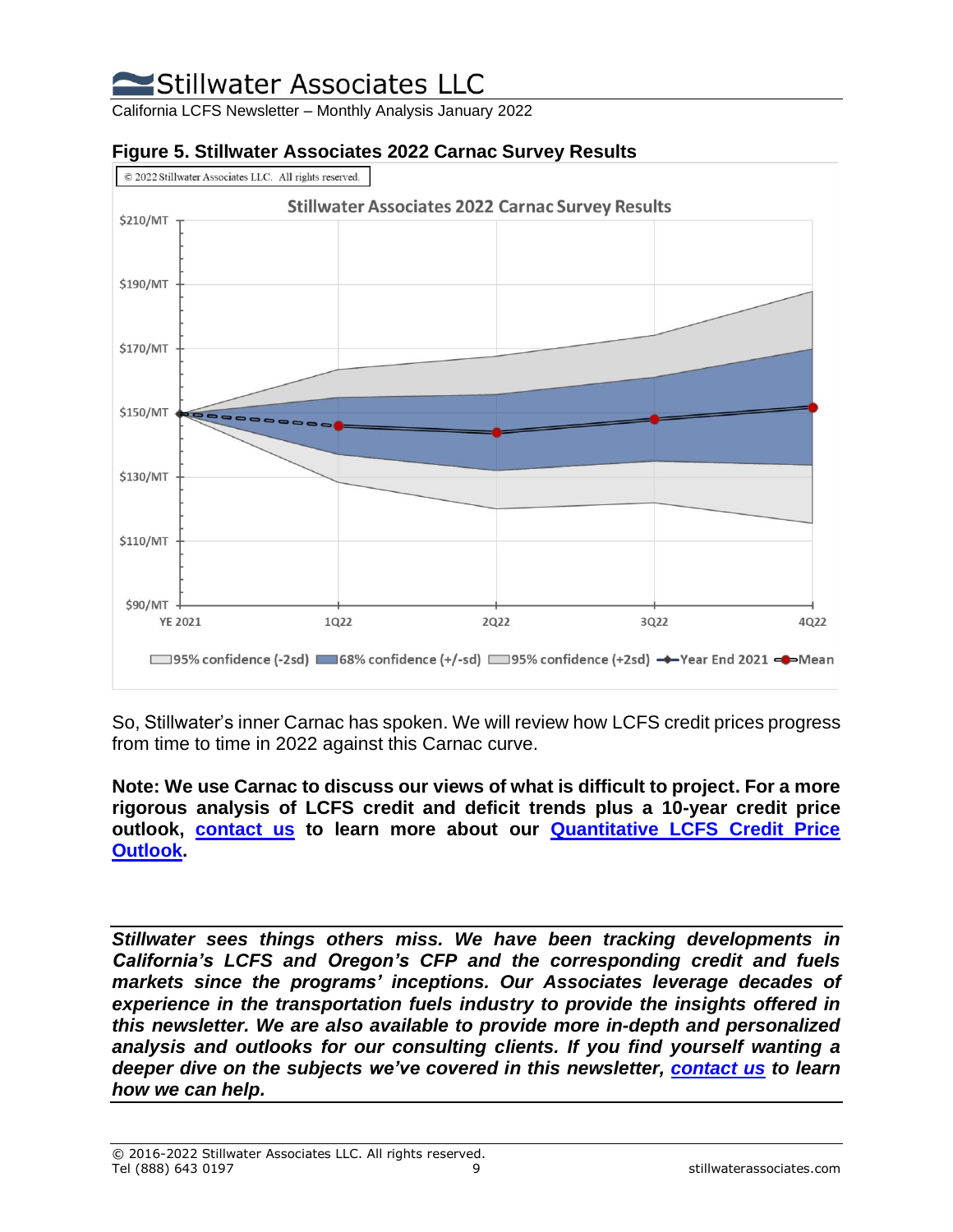California LCFS Newsletter – Monthly Analysis January 2022

### **LCFS in the News – January 2022**

- On January 3<sup>rd</sup>, [Argus offered a viewpoint](https://www.argusmedia.com/en/news/2288262-viewpoint-canadian-refiner-shifts-to-biofuels-in-2022?backToResults=true) on the shift of the Canadian refinery formerly known as the Come-by-Chance refinery toward biofuels in 2022. According to Argus, Newfoundland and Labrador's Braya Renewable Fuels "will move to capture rising demand of sustainable aviation fuel (SAF) and renewable diesel as it reinvents itself from a boutique gasoline producer."
- On January 4<sup>th</sup>, [Renewable Energy Group \(REG\) announced](https://www.businesswire.com/news/home/20220104005773/en/Renewable-Energy-Group-Acquires-California-Based-Amber-Resources-LLC) that it has acquired Amber Resources, LLC, a Southern California full-service distributor of diesel, gasoline, lubricants, other transportation fuel components, industrial services and additives. According to REG's press release: "This acquisition builds upon REG's downstream participation, growing the company's footprint in one of the most renewables-focused regions in the world. Amber Resources will add over 60 million gallons/year of diesel sales to the company's portfolio and a significant lubricants business as a Shell® Prestige distributor." [According to S&P Global,](https://www.spglobal.com/platts/en/market-insights/topics/cop26-un-climate-change-conference) "REG is not alone in looking to add logistic and transportation assets to its asset mix. As demand for renewable fuels grows, more producers have been aligning with transportation and logistics companies to capture the full value chain margins."
- On January 4<sup>th</sup>, **S&P Global reported** that Calumet Specialty Products Partners is "moving forward with construction of the renewable hydrogen plant at its Great Falls, Montana, refinery, putting its renewable diesel project one step closer to completion." Calumet's ability to produce renewable or green hydrogen will lower the CI of the RD project and increase the value of the accompanying LCFS credits in California.
- On January 4<sup>th</sup>, the [Weekly Credit Transfer Report for Dec 27 -](https://ww2.arb.ca.gov/resources/documents/weekly-lcfs-credit-transfer-activity-reports) Jan 2 was posted on CARB's website.
- On January 5<sup>th</sup>, **[AEGIS Hedging Solutions announced](https://finance.yahoo.com/news/aegis-hedging-adds-environmental-market-140000839.html)** that it has acquired Emission Advisors, an industry leader that works with companies across multiple sectors to understand, purchase, sell, and retire voluntary and compliance offsets in multiple environmental markets, including California's LCFS.
- On January 7<sup>th</sup>, *CARB released* several Tier 2 Pathways for Public Comment. Pathway summaries and all related supporting documents are [available on the Tier](https://ww2.arb.ca.gov/resources/documents/lcfs-pathways-requiring-public-comments)  [2 Comment Website.](https://ww2.arb.ca.gov/resources/documents/lcfs-pathways-requiring-public-comments)
- On January 11<sup>th</sup>, the [Weekly Credit Transfer Report for Jan 3-9](https://ww2.arb.ca.gov/resources/documents/weekly-lcfs-credit-transfer-activity-reports) was posted on CARB's website.
- On January 12<sup>th</sup>, the [American Coalition for Ethanol \(ACE\) announced](http://biodieselmagazine.com/articles/2517935/nbb-industry-groups-urge-carb-to-recognize-climate-smart-farming) that along with the Great Plains Institute, Low Carbon Fuels Coalition, the National Biodiesel Board [\(now known as Clean Fuels Alliance America\)](http://biomassmagazine.com/articles/18637/national-biodiesel-board-is-now-clean-fuels-alliance-america), and Canadian Oilseed Processors Association it had recommended (via a cosigned [letter\)](https://ethanol.org/Website%20Uploads/Website%20Documents/7%20Jan%202022%20Joint%20Soil%20Carbon%20Letter%20Final.pdf) that CARB recognize the climate benefits of farming practices in the LCFS program. ACE Board Member Ron Alverson separately submitted [comments](https://ethanol.org/Website%20Uploads/Website%20Documents/Comments%20on%20Public%20Workshop%20to%20Discuss%20Potential%20Future%20Changes%20to%20the%20LCFS%20Program.pdf) to CARB in response to information requests on land use change.
- On January 13<sup>th</sup>, **S&P Global Platts reported** that LanzaJet has "received \$50 million in financing from the Microsoft Climate Innovation fund toward the construction of its alcohol-to-jet sustainable fuel production plant in the state of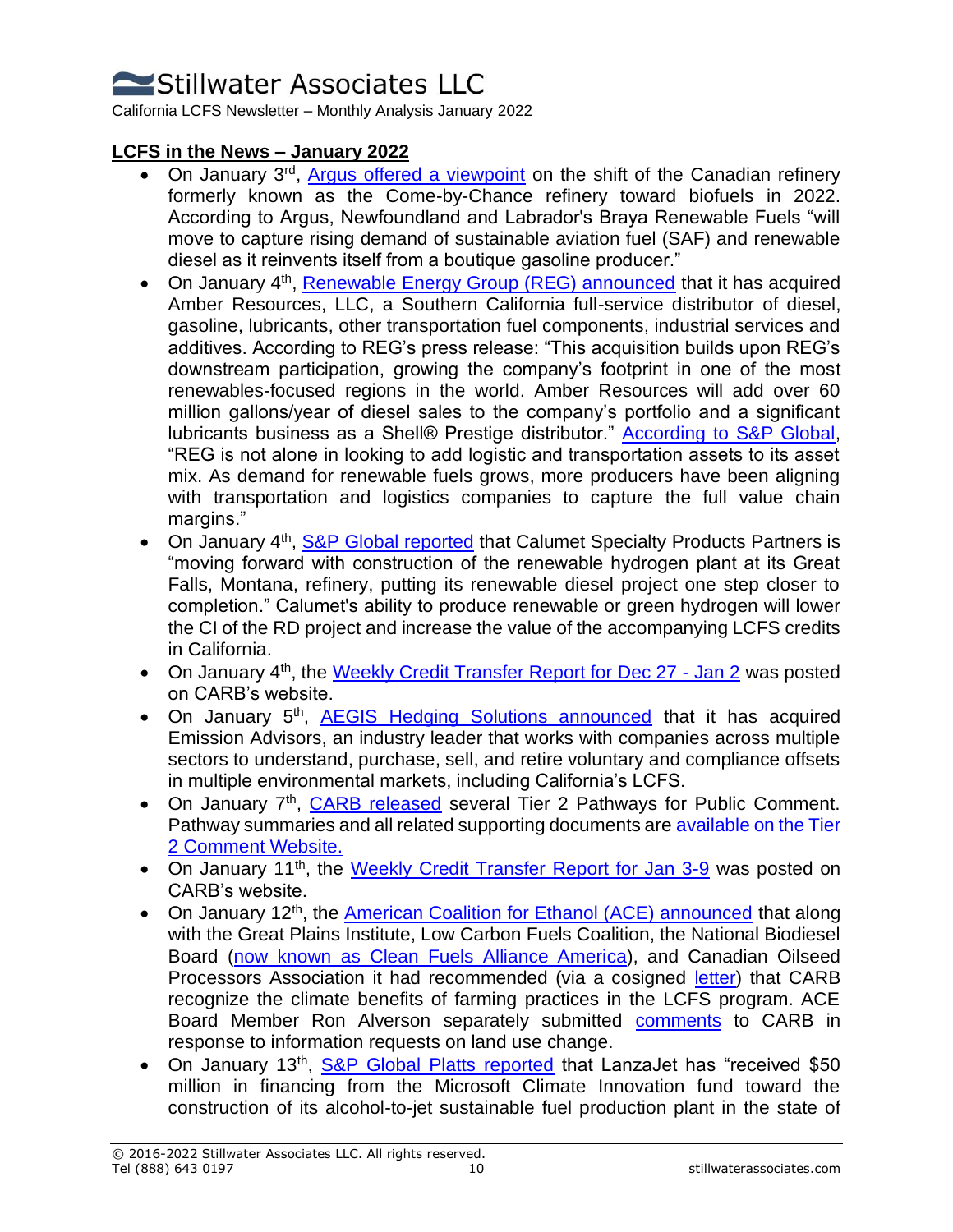California LCFS Newsletter – Monthly Analysis January 2022

Georgia as it seeks to meet growing demand for cleaner fuel for the hard-todecarbonize air travel sector." According to Platts, the total layered value of federal and California LCFS credits brought the average price of SAF to \$6.80/gal in 4Q2021.

- On January 13<sup>th</sup>, [Waste360 published a comparison](https://www.waste360.com/anaerobic-digestion/comparison-anaerobic-digestion-eu-vs-us-part-one) of anaerobic digestion in the EU vs the U.S. (with a special focus on California given the incentives offered there). According to the article: "Prices for electricity generated from AD in the U.S. have historically been far less than in the EU and have not provided comparable incentive for the development of AD projects. However, the financial picture is quite different for producing renewable natural gas (RNG). Recent projects in California are producing RNG and injecting it into the public utility grid. With incentives such as EPA's Renewable Fuel Standards and California's Low Carbon Fuel Standard, the resulting revenues are considerably higher than for electricity sales. These incentives lead to a much stronger business case for biogas production, and if they remain in place and are supported by states and local governments, the long-term growth for AD projects in the U.S. will be comparably strong."
- On January 17<sup>th</sup>, *[Hydrocarbon Engineering reported](https://www.hydrocarbonengineering.com/clean-fuels/17012022/haldor-topsoe-to-support-indaba-renewable-fuels-production-of-saf/)* that "Indaba Renewable Fuels will build two greenfield refineries in California and Missouri, US, to produce sustainable aviation fuel (SAF) utilising Topsoe's HydroFlex<sup>™</sup> technology."
- On January 18<sup>th</sup>, *Reuters reported* that "U.S. refiners and biofuel companies are likely to reach less than half the renewable diesel production projected by the U.S. government for 2025 due to policy and feedstock constraints, [according to a study](https://theicct.org/wp-content/uploads/2022/01/impact-renewable-diesel-us-jan22.pdf) released Tuesday from consultancy Cerulogy."
- On January 18<sup>th</sup>, the [Weekly Credit Transfer Report for Jan 10-16](https://ww2.arb.ca.gov/resources/documents/weekly-lcfs-credit-transfer-activity-reports) was posted on CARB's website.
- On January 20<sup>th</sup>, Brightmark RNG Holdings LLC a joint venture partnership between Chevron and Brightmark Fund Holdings LLC – [announced plans](https://www.businesswire.com/news/home/20220120005216/en/Brightmark-Chevron-Announce-Vlot-Anaerobic-Digestion-Project) to construct an anaerobic digestion project at Vlot Calf Ranch in Chowchilla, California. The RNG produced at the facility could earn LCFS credits, offsetting a portion of Chevron's deficit position.
- On January 20<sup>th</sup>, [Reuters published an article](https://financialpost.com/pmn/business-pmn/californias-battle-to-cut-emissions-with-biofuels-burns-in-new-truck-engines) highlighting a November study published by CARB indicating that newer engines emit more oxides of nitrogen (NOx) – a harmful pollutant that contributes to ozone deterioration and causes respiratory problems – when running on RD, especially when blended with 35% BD or more, compared with conventional diesel. According to Reuters, "these findings could affect the way regulators revise the LCFS, which spurred investment in renewable diesel, made from fats and vegetable oils."
- On January  $24<sup>th</sup>$ , CARB posted the [2022 annual update to the CIs](https://ww2.arb.ca.gov/sites/default/files/classic/fuels/lcfs/fuelpathways/comments/tier2/2022_elec_update.pdf) of grid electricity used as a transportation fuel in California and electricity supplied under the smart charging or smart electrolysis provision. Prior to certification, the updated pathway CI values have been posted for 45 days for public comment. You can submit [comments here.](https://www.arb.ca.gov/lispub/comm2/bcsubform.php?comm_period=2&listname=tier2lcfspathways-ws) The Executive Officer will review and respond to relevant comments received during this period. Once certified, the updated pathway CI values are expected to be available for quarterly fuel reporting for the first quarter (Q1) of 2022.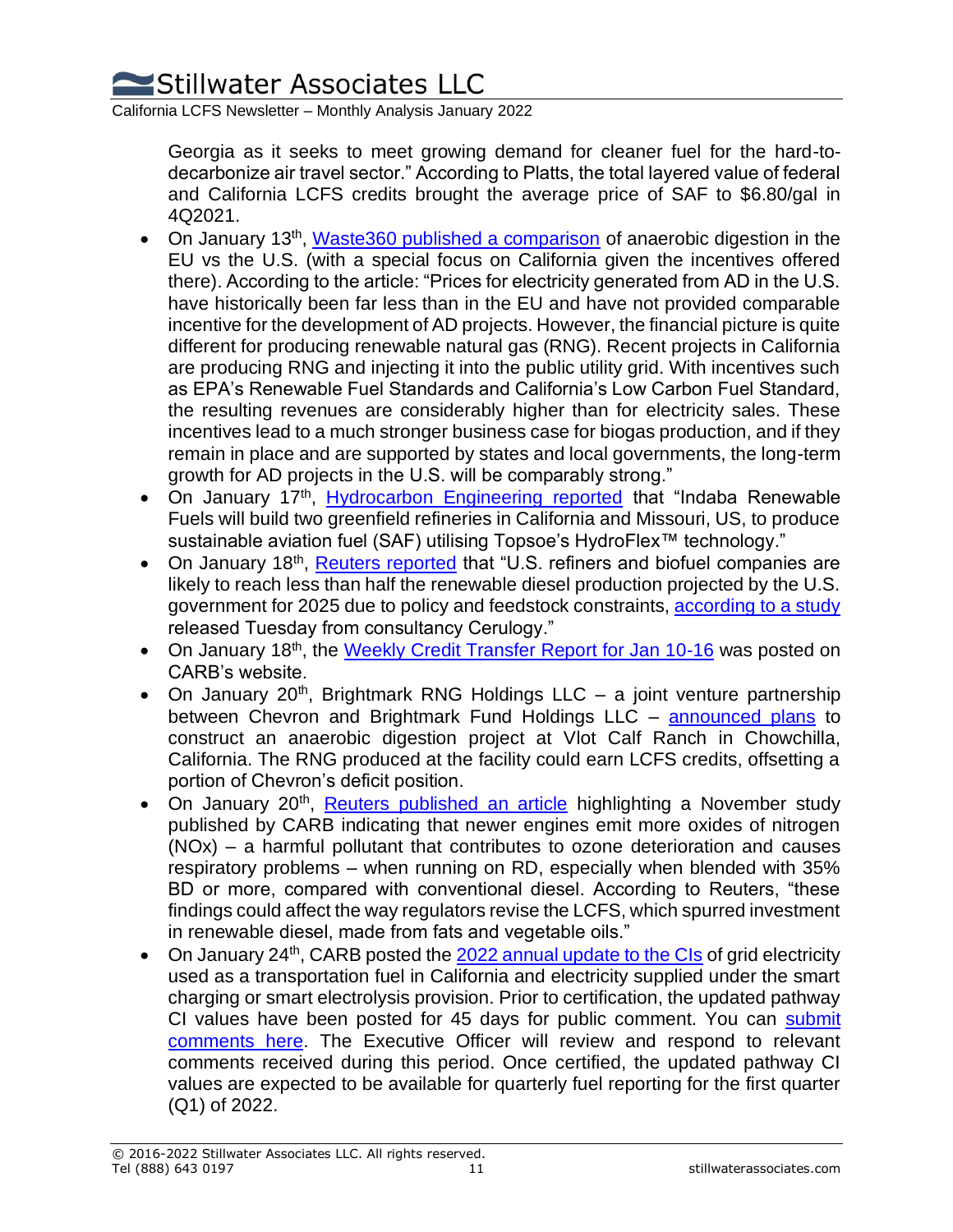California LCFS Newsletter – Monthly Analysis January 2022

- On January 25<sup>th</sup>, the [Weekly Credit Transfer Report for Jan 17-23](https://ww2.arb.ca.gov/resources/documents/weekly-lcfs-credit-transfer-activity-reports) was posted on CARB's website.
- On January 27<sup>th</sup>, *Argus reported* that, according to Valero senior vice president of alternative fuels, Martin Parrish, decreased transportation demand and growing off-road low-carbon fuel use outweighed RD in lowering LCFS credit prices in 2021.
- On January 27<sup>th</sup>, [OPB](https://www.opb.org/article/2022/01/27/dairy-methane-oregon-threemile-california-energy-credits/) and the [Hermiston Herald](https://www.hermistonherald.com/news/local/environmental-group-seeks-to-invalidate-green-energy-credits-for-dairy-digester/article_50a4c574-4ed2-5861-98af-23209e8cc91a.html) reported that Food and Water Watch, an environmental watchdog group, had petitioned CARB to nullify the LCFS credits for RNG produced from dairy manure at Oregon's Threemile Canyon Farms. The environmental watchdog group claims Threemile Canyon was committing air quality violations in Oregon, arguing that this should disqualify the facility from earning LCFS credits in California. On January 31<sup>st</sup>, however, [Agri-](https://www.agri-pulse.com/articles/17130-carb-rejects-petition-to-cut-dairy-digesters-from-lcfs)[Pulse reported](https://www.agri-pulse.com/articles/17130-carb-rejects-petition-to-cut-dairy-digesters-from-lcfs) that CARB had turned down the petition, arguing that petitions are not a legal mechanism for changing the regulations, which the board adopted through a public rulemaking process.
- On January 31<sup>st</sup>, [Gevo, Inc. announced](https://www.yahoo.com/now/gevo-begins-startup-renewable-natural-140000872.html) that it has begun the process of bringing its dairy manure-based RNG project located in NW Iowa online. The project is expected to produce approximately 355,000 MMBtu of RNG per year which may earn LCFS credits in California.
- On February 1<sup>st</sup>, the [Weekly Credit Transfer Report for Jan 24-30](https://ww2.arb.ca.gov/resources/documents/weekly-lcfs-credit-transfer-activity-reports) was posted on CARB's website.

### **LCFS News Beyond California**

- On January 6<sup>th</sup>, [New York Assembly Bill 862 \(NY A00862\)](https://legiscan.com/NY/bill/A00862/2021) which would establish a clean fuel standard to reduce the CI of on-road transportation by 20% by 2030 was reintroduced into the Assembly Environmental Conservation Committee. An identical companion bill was reintroduced in the state senate. The bill text is currently very brief but indicates that the program would be implemented within two years of enactment, would include opt-in clause for aviation fuels, and would seek to harmonize with California's LCFS and other programs in the northeast states.
- On January 7<sup>th</sup>, [Canada's National Observer published](https://www.nationalobserver.com/2022/01/07/news/canadas-clean-fuel-regulations-might-lock-fossil-fuels) an article highlighting Ottawa's forthcoming clean fuel standard. According to the National Observer: "Ottawa's incoming clean fuel standard is being designed to help curb transportation sector emissions, but critics say the existing draft text waters down climate targets and will lock in years of fossil fuel use."
- On January 10<sup>th</sup>, the Washington state Senate [re-introduced SB](https://app.leg.wa.gov/billsummary?billnumber=5231&year=2021&initiative=False) 5231, the companion bill to HR 1091 which passed and was signed into law by Governor Inslee last year. In the 2021 legislature, amendments were introduced to make implementation of the law contingent on passing a 5-cent-per-gallon gas tax. When signing, Governor Inslee invoked an amendatory veto, removing the gas tax subsection of the law so that the bill was no longer contingent on the gas tax. That veto has since been struck down by the state supreme court. This version of SB 5231 seems to be the clean fuel standard bill with the gas tax provision removed.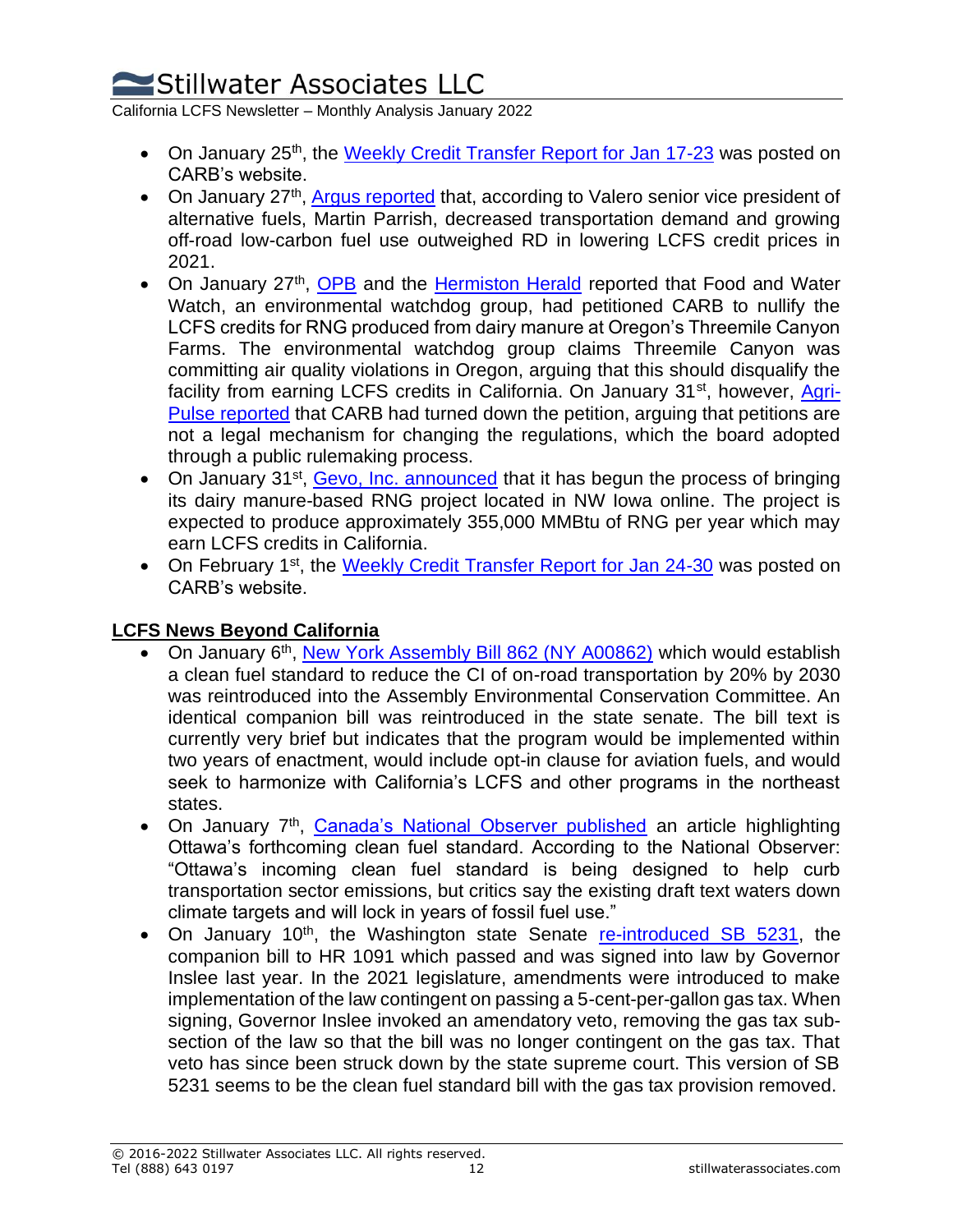California LCFS Newsletter – Monthly Analysis January 2022

- On January 10<sup>th</sup>, [Tidewater Renewables Ltd. announced](https://finance.yahoo.com/news/tidewater-renewables-ltd-continues-reduce-130000581.html) a second sale agreement with a second investment-grade company to sell British Columbia Low Carbon Fuel Standard credits at an average price of \$478 per credit that it will receive through the construction of the Renewable Diesel & Renewable Hydrogen Complex at Prince George, BC, at values higher than previously budgeted. Tidewater Renewables also announced that it recently closed a strategic acquisition of a used cooking oil supplier, providing certain feedstock supply for a portion of its renewable fuels production.
- On January 12<sup>th</sup>, Environment and Climate Change Canada announced its Fuel [LCA Model pre-publication package](https://data-donnees.ec.gc.ca/data/regulatee/climateoutreach/government-of-canadas-fuel-life-cycle-assessment-model/en/?lang=en) for the proposed Clean Fuel Regulations.
- On January 13<sup>th</sup>, **[EnergyWire reported](https://www.eenews.net/articles/2nd-largest-u-s-oil-state-eyes-net-zero-emissions/)** that New Mexico Gov. Michelle Lujan Grisham floated a bill to "require all industries in the second-biggest U.S. oilproducing state to reduce their greenhouse gas emissions, including carbon dioxide and methane, to 50 percent of 2005 levels by 2030. The bill would have the state cut emissions to the equivalent of zero emissions by 2050, using a combination of actual reductions and offsets."
- On January 13<sup>th</sup>, the Oregon DEQ announced that, as part of the CFP Expansion 2022 Rulemaking, DEQ will be hosting a series of workshops for targeted discussions around: Electricity, GREET, Biogas and RNG, and Reporting. Stakeholders and the public are welcome to attend. Feedback received during these workshops will be used by DEQ staff to determine whether to move forward with modifications to the existing regulation. The first workshop will be held Thursday, Jan. 20, 2022 1:00 pm – 4:00 pm. You can [register to attend here.](https://kearnswest.zoom.us/webinar/register/WN_97t9AywPQ5aEmtcm_shTEA)
- On January 14<sup>th</sup> the office of New Mexico Gov. Michelle Lujan Grisham published [a press release](https://www.governor.state.nm.us/2022/01/14/gov-lujan-grisham-announces-agenda-for-2022-session/) outlining the governor's agenda for the 2022 session, including: "Setting a clean fuel standard: The Clean Fuel Standard Act will reduce the carbon footprint of New Mexico's transportation sector while contributing \$470 million in capital investments to New Mexico's economy and creating more than 1,600 permanent jobs and 4,100 construction jobs by 2030. By 2030, the Act will result in the cumulative reduction of transportation emissions by an estimated 18.5 million metric tons of CO2 equivalent - the equivalent of taking over 570,000 gas powered cars off the road for one year."
- On January 18<sup>th</sup>, [Advanced Biofuels Canada \(ABFC\) announced](https://www.einnews.com/pr_news/560857969/modelling-of-canada-s-clean-fuel-standard-design-highlights-need-to-strengthen-regulation) the release of updated detailed expert modelling of Canada's Clean Fuel Standard (CFS).
- On January 18<sup>th</sup>, [Biodiesel Magazine reported](http://www.biodieselmagazine.com/articles/2517949/report-predicts-growth-in-canadian-renewable-diesel-production) that "Canada could have 3.27 billion liters (863.84 million gallons) of renewable diesel production capacity in place within the next four years[, according to a report](https://apps.fas.usda.gov/newgainapi/api/Report/DownloadReportByFileName?fileName=Biofuels%20Annual_Ottawa_Canada_06-14-2021) recently filed with the USDA Foreign Agricultural Service's Global Agricultural Information Network."
- On January 20<sup>th</sup>, the **Albuquerque Journal published an article** highlighting environmental bills to watch in this year's congressional session in New Mexico. Included in the roundup is SB 14, New Mexico's version of the LCFS called the Clean Fuel Standard Act. A similar measure was passed in the Senate last year but stalled in the House. Last year's version (SB 11) targeted a 10% CI reduction by 2030 while this year's version (SB 14) targets a more ambitious 20% reduction by 2030 and 30% by 2040.